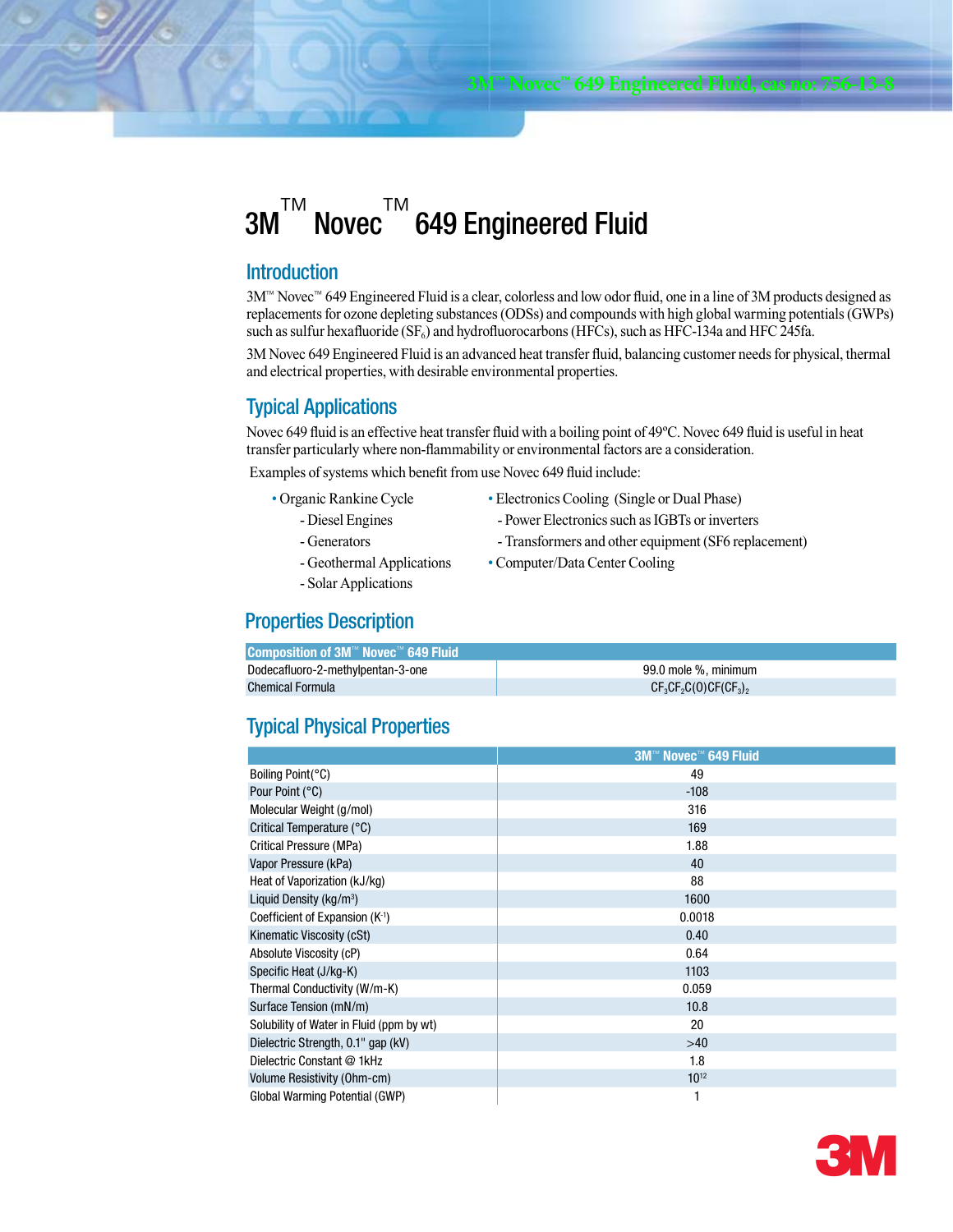

# Thermophysical Properties





**Liquid Specific Heat** (J/kg-K) = 1091.9 + 0.3419 T(°C) + 0.0039T2

**Vapor Pressure** In(P[Pa]) =-3545.3/T(K) + 22.492



**Novec 649 Fluid Viscosity vs. Temperature**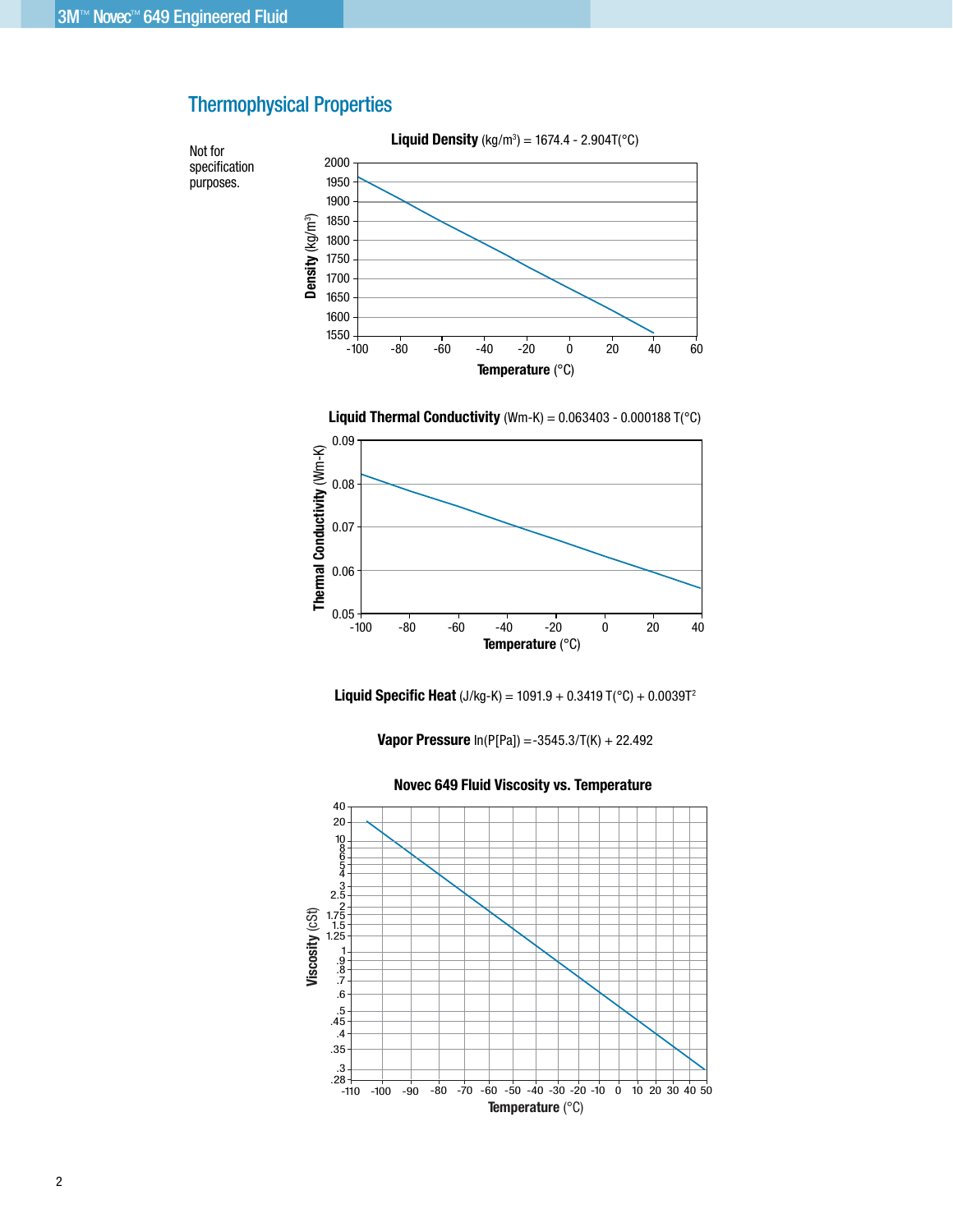### **Features**

The environmental profile, margin of safety, low viscosity, high molecular weight, low pour point and heat transfer performance of 3M™ Novec™ 649 Engineered Fluid make it an ideal candidate for a variety of heat transfer applications.

Novec 649 fluid is compatible with a wide range of materials of construction and requires no special piping or handling systems, and is very stable in storage. Its high dielectric constant makes it safe for direct contact in most electronics/computing applications.

# Physical Properties

| <b>Properties</b>                            | $3M™$ Novec™ 649 Fluid | $\mathsf{SF}_{6}$ | HFC-245fa | <b>HFC-134a</b> |
|----------------------------------------------|------------------------|-------------------|-----------|-----------------|
| Ozone Depletion Potential (ODP) <sup>1</sup> | 0.0                    | 0.0               | $0.0\,$   | 0.0             |
| Global Warming Potential <sup>2</sup>        |                        | 23900             | 1030      | 1.300           |
| Atmospheric Lifetime (years)                 | 0.014                  | 3200              | 7.6       | 140             |

<sup>1</sup> World Meteorological Organization (WMO) 1998, Model-Derived Method.

2 Intergovernmental Panel on Climate Change (IPCC) 2007 Method, 100 Year ITH.

### **Stability**

Novec 649 fluid should be used in a sealed system to prevent interaction with water. Fluoroketones like Novec 649 fluid, though reactive with liquid water (ie. a separate water phase), are remarkably stable in its absence to over 300°C. 3M's applications engineers are available to discuss system design and trade-offs for Novec 649 fluid vs. alternative heat transfer fluids or solutions.

## Environmental, Health and Safety

Studies by a third party laboratory (Massachusetts Institute of Technology) have shown that Novec 649 fluid has an estimated atmospheric lifetime of five days due to photolysis in sunlight.<sup>1</sup>

The potential for Novec 649 fluid to impact the radiative balance in the atmosphere (i.e., climate change) is limited by this very short atmospheric lifetime. [Using a measured IR cross-section and the method of Pinnock et.al., the instantaneous radiative forcing for Novec 649 fluid is calculated to be 0.50 Wm-2ppbV-1.] This radiative forcing and a 5-day atmospheric lifetime result in a GWP value of about 1 [using the WMO 1999 method over a 100-year integration time horizon].

The photolysis of Novec 649 fluid is expected to rapidly produce fluorinated alkyl radicals similar to those produced by other fluorochemicals. Studies of the atmospheric chemistry of these radical species and their degradation products have concluded that they have no impact on stratospheric ozone. This combined with its very short atmospheric lifetime, leads to the conclusion that Novec 649 fluid has an ozone depletion of zero.<sup>1</sup>

Before using this product, please read the current product Material Safety Data Sheet (available online or through your 3M sales or technical service representative) and the precautions and directions for use on the product package. Follow all applicable precautions and directions for use.

<sup>1</sup> N. Taniguchi, T.J. Wallington, M.D. Hurley, A.G. Guschin, L.T. Molina and M.J. Molina, *Atmospheric Chemistry of C<sub>2</sub>F<sub>5</sub>C(O)CF(CF<sub>3</sub>)<sub>2</sub>: Photolysis and Reaction with Cl Atoms, OH Radicals and Ozone*. J Phys Chem A, 2003, 107, 2674 – 2679.

# Toxicity Profile

3M carefully characterizes the toxicity of new materials early in the product development process. These early studies and the subsequent studies conducted by independent laboratories indicate that Novec 649 fluid is very low in both acute and repeat dose toxicity. The No Observed Adverse Effect Level (NOAEL) for all endpoints of acute toxicity is 10% (100,000 ppmV) based on a cardiac sensitization study and a 4-hour acute inhalation study. The 8-hour time weighed average (TWA) exposure guideline for Novec 649 fluid is 150 ppmV. On this basis, foreseeable use under normal operating conditions results in a large margin of safety between anticipated exposure and the exposure guideline.